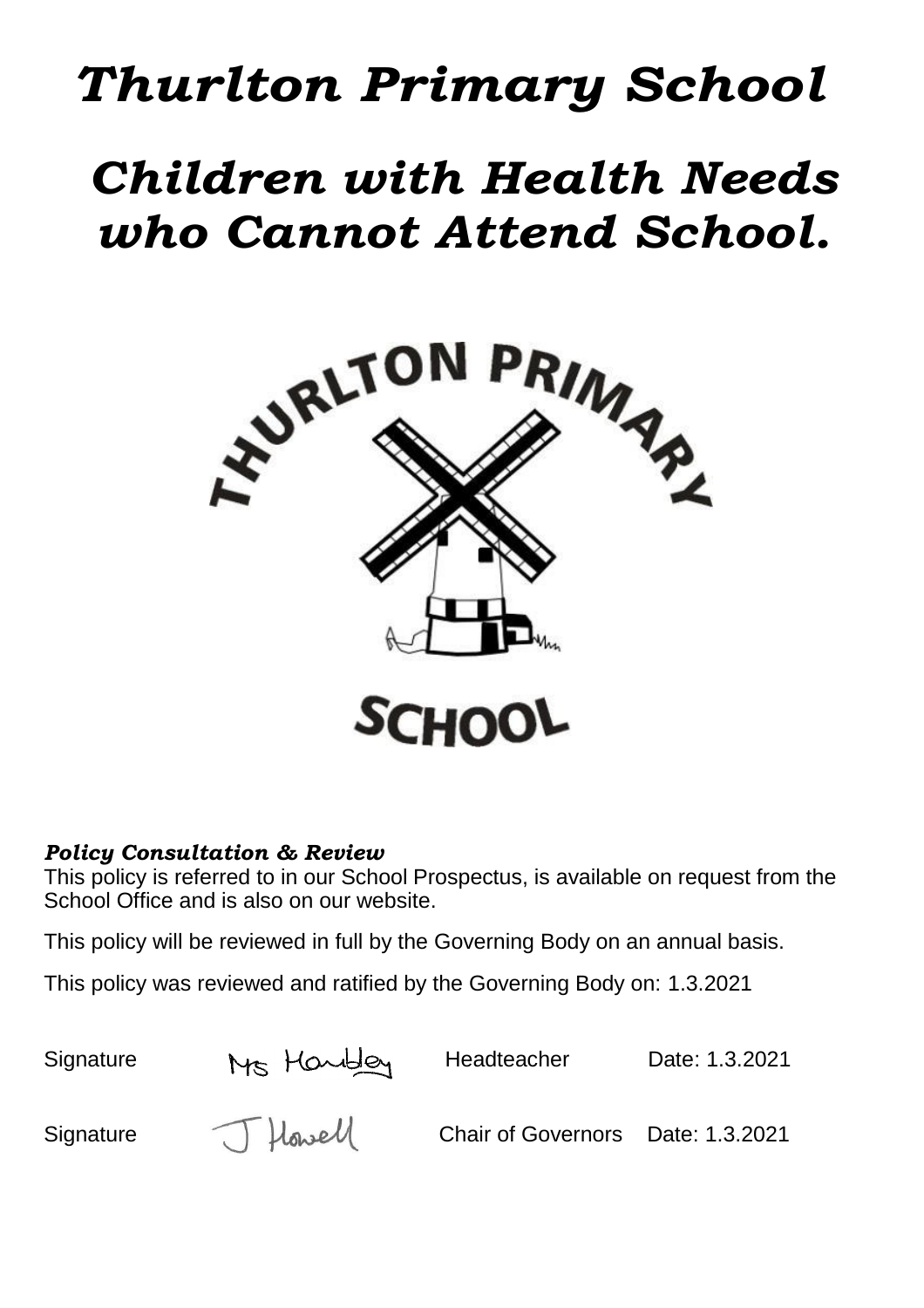At Thurlton Primary School we aim to ensure all pupils who are unable to attend school due to medical needs and who would not receive suitable education without such provision, continue to have access to as much education as their medical condition allows, to enable them to reach their full potential.

We recognise that due to the nature of their health needs, some pupils may be admitted to hospital or placed in alternative forms of education provision

We recognise that, whenever possible, pupils should receive their education within their school and the aim of the provision will be to reintegrate pupils back into school as soon as they are well enough. We understand we have a continuing role in a pupil's education whilst they are not attending school and will work with the Local Authority, healthcare partners, external agencies and families to ensure that all pupils with medical needs receive the right level of support to enable them to maintain links with their education and to keep them safe.

#### *DEFINITIONS*

Children who are unable to attend school as a result of their medical needs may include those with:

- Physical health issues.  $\bullet$  Physical injuries.
	-
- Mental health problems, including anxiety issues. Progressive conditions.
- Emotional difficulties or school refusal. Terminal illnesses.
- Chronic illnesses.

Children who are unable to attend mainstream education for health reasons may attend any of the following:

- Hospital school: a special school within a hospital setting where education is provided to give continuity whilst the child is receiving treatment.
- Home tuition: a tuition service that acts as a communication channel between schools and pupils on occasions where pupils are too ill to attend school and are receiving specialist medical treatment.
- Medical PRUs: local authority establishments that provide education for children unable to attend their registered school due to their medical needs.

### *AIMS*

This policy aims to ensure that:

- Suitable education is arranged for pupils on roll who cannot attend school due to health needs
- Pupils, staff and Parents/Carers understand what the school is responsible for when this education is being provided by the local authority

#### *THE RESPONSIBILITIES OF THE SCHOOL IF THE SCHOOL MAKES ARRANGEMENTS*

Initially, the school will attempt to make arrangements to deliver suitable education for children with health needs who cannot attend school.

Clarion Academy Trust has overall strategic responsibility. However, in most cases these will be devolved to the Local Governing Bodies (LGB), as and when appropriate.

The *Governors* are responsible for

- Ensuring arrangements for pupils who cannot attend school as a result of their medical needs are in place and are effectively implemented.
- Ensuring the termly review of the arrangements made for pupils who cannot attend school due to their health needs
- Ensuring the roles and responsibilities of those involved in the arrangements to support the needs of pupils are clear and understood by all.
- Ensuring there are robust systems in place for dealing with health emergencies and critical incidents, for both on and off-site activities.
- Ensuring that the staff with responsibility for supporting pupils with health needs are appropriately trained.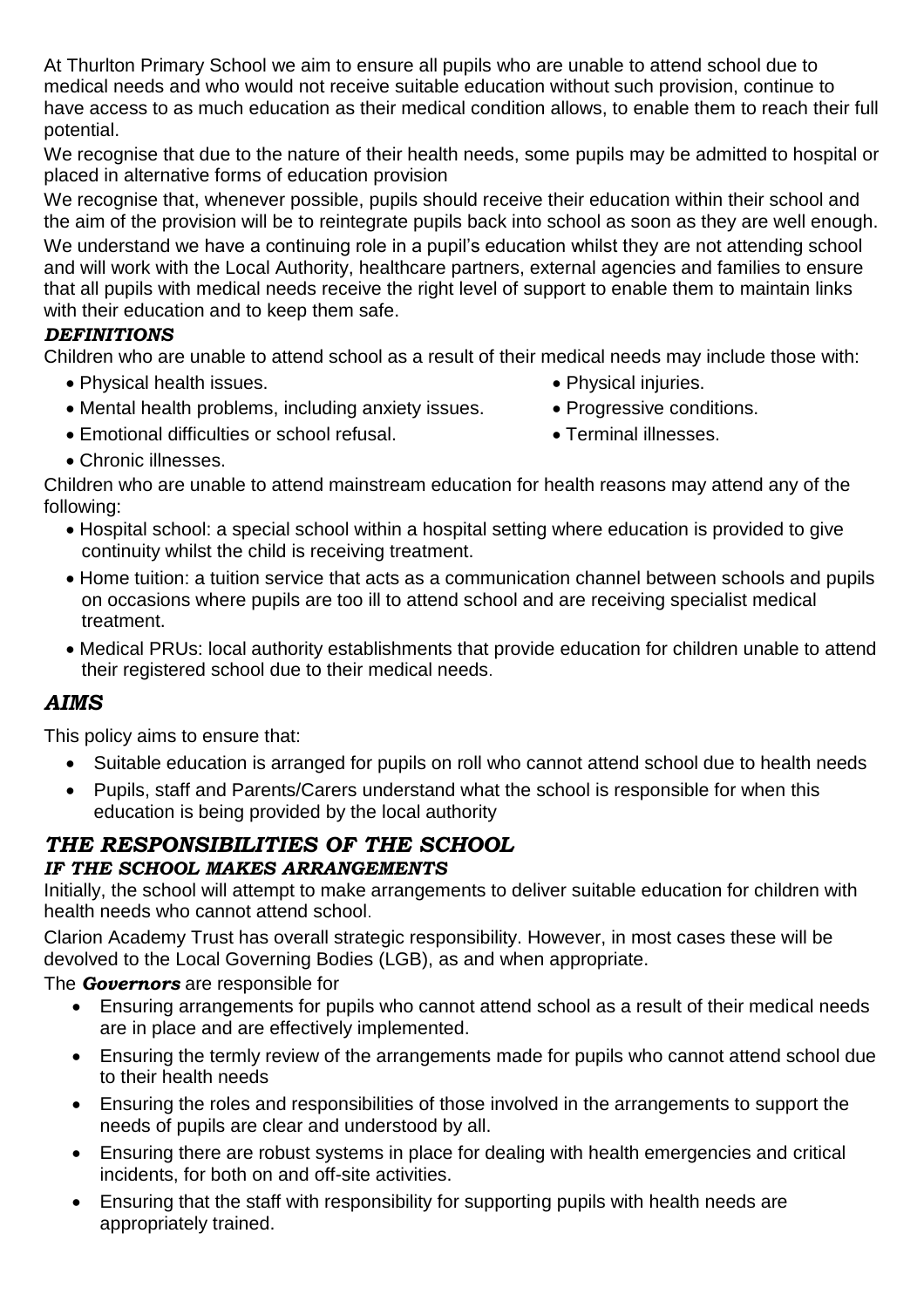The *Headteacher* is responsible for:

- Working with the LGB to ensure compliance with the relevant statutory duties when supporting pupils with health needs.
- Working collaboratively with Parents/Carers and other professionals to develop arrangements to meet the best interests of children.
- Ensuring the arrangements put in place to meet pupils' health needs are fully understood by all those involved and acted upon.
- Appointing a named member of staff who is responsible for pupils with healthcare needs and liaises with Parents/Carers, pupils, the LA, key workers and others involved in the pupil's care.
- Ensuring the support put in place focusses on and meets the needs of individual pupils.
- Providing staff who support pupils with health needs with suitable information relating to a pupil's health condition and the possible effect the condition and/or medication taken has on the pupil.
- Providing reports to the Governors on the effectiveness of the arrangements in place to meet the health needs of pupils.
- Notifying the Local Authority when a pupil is likely to be away from the school for a significant period of time due to their health needs.

#### The *Headteacher/SENDCo* is responsible for:

- Dealing with pupils who are unable to attend school because of health needs.
- Actively monitoring pupil progress and reintegration into school.
- Supplying pupils' education providers with information about the child's capabilities, progress and outcomes.
- Liaising with the class teacher, education providers and Parents/Carers to determine pupils' programmes of study whilst they are absent from school.
- Keeping Parents/Carers informed about school events and encouraging communication with the pupils peers.
- Providing a link between pupils and their Parents/Carers and the local authority.

#### *Teachers* and *support staff* are responsible for:

- Understanding confidentiality in respect of pupils' health needs.
- Designing lessons and activities in a way that allows those with health needs to participate fully and ensuring pupils are not excluded from activities that they wish to take part in without a clear evidence-based reason.
- Understanding their role in supporting pupils with health needs and ensuring they attend the required training.
- Ensuring they are aware of the needs of their pupils through the appropriate and lawful sharing of the individual pupil's health needs.
- Ensuring they are aware of the signs, symptoms and triggers of common life threatening medical conditions and know what to do in an emergency.
- Keeping Parents/Carers informed of how their child's health needs are affecting them whilst in the school.

#### *Parents* are expected to:

- Ensure the regular and punctual attendance of their child at the school where possible.
- Work in partnership with the school to ensure the best possible outcomes for their child.
- Notify the school of the reason for any of their child's absences without delay.
- Provide the school with sufficient and up-to-date information about their child's health needs.
- Attend meetings to discuss how support for their child should be planned.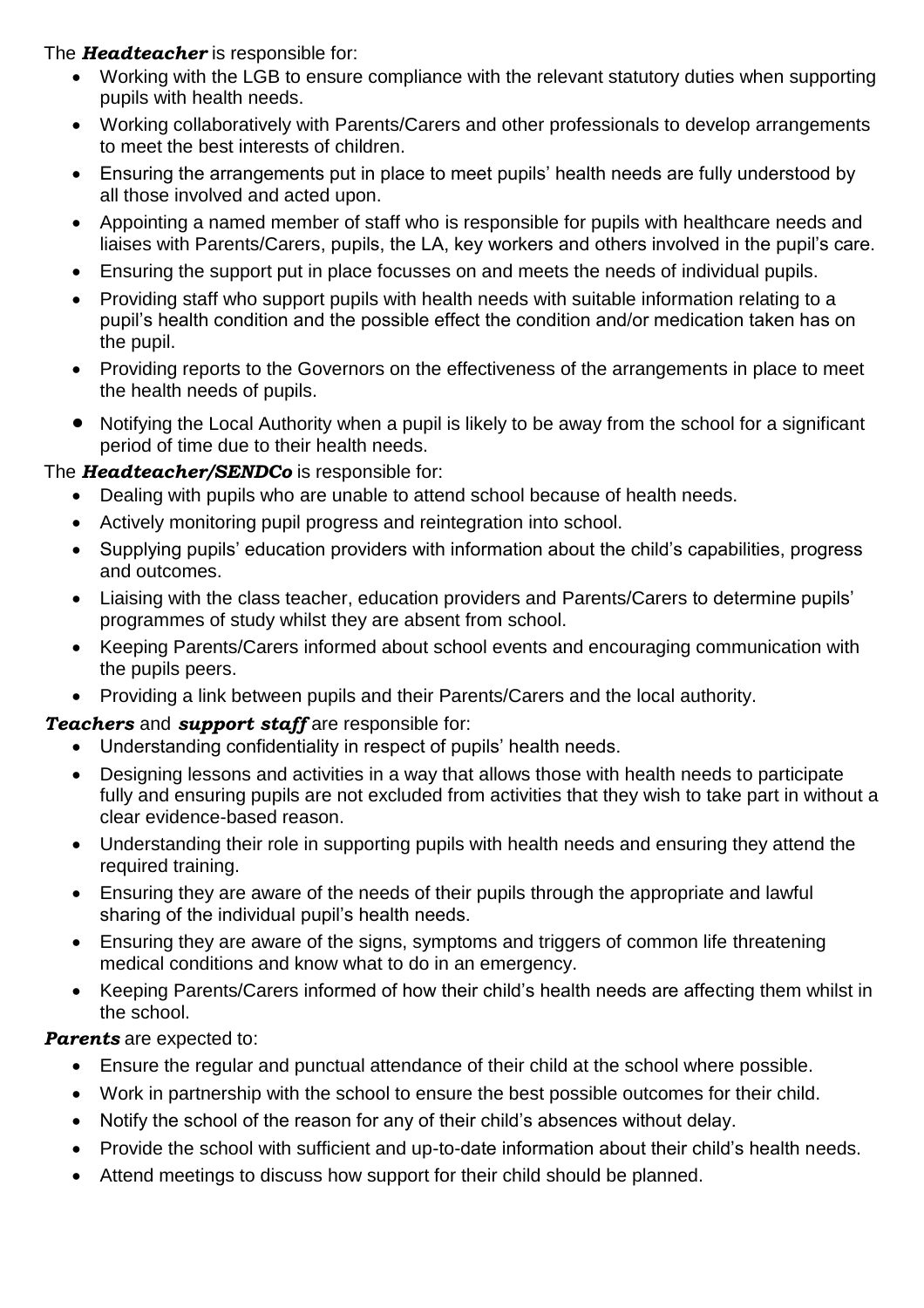If the school can't make suitable arrangements, *Norfolk Children's Services* will become responsible for arranging suitable education for these pupils. In such cases the school will:

- Work constructively with the local authority, providers, relevant agencies and Parents/Carers to ensure the best outcomes for the pupil
- Share information with the local authority and relevant health services as required
- Help make sure that the provision offered to the pupil is as effective as possible and that the child can be reintegrated back into school successfully.

#### *MANAGING ABSENCES*

Parents are advised to contact the school on the first day their child is unable to attend due to illness. Absences due to illness will be authorised unless the school has genuine cause for concern about the authenticity of the illness.

- The school will provide support to pupils who are absent from school because of illness for a period of less than 15 school days by liaising with the pupil's Parents/Carers to arrange schoolwork as soon as the pupil is able to cope with it or part-time education at school.
- The school will give due consideration to which aspects of the curriculum are prioritised in consultation with Parents/Carers and relevant members of staff.
- For periods of absence that are expected to last for 15 or more school days, either in one absence or over the course of a school year, the Headteacher/SENDCo will notify the LA, who will take responsibility for the pupil and their education.
- Where absences are anticipated or known in advance, the Headteacher/SENDCo will liaise with the LA to enable education provision to be provided from the start of the pupil's absence.

For hospital admissions, Headteacher/SENDCo will liaise with the LA regarding the programme that should be followed while the pupil is in hospital.

- The LA will set up a personal education plan (PEP) for the pupil which will allow the school, the LA and the provider of the pupil's education to work together.
- The school will monitor pupil attendance and mark registers to ensure it is clear whether a pupil is, or should be, receiving education otherwise than at school.

The school will only remove a pupil who is unable to attend school because of additional health needs from the school roll where:

 The pupil has been certified by an appropriately qualified medical officer as unlikely to be in a fit state of health to attend school, before ceasing to be of compulsory school age; •

A pupil unable to attend school because of their health needs will not be removed from the school register without parental consent and certification from the medical officer, even if the LA has become responsible for the pupil's education.

#### *REINTEGRATION*

When a pupil is considered well enough to return to school, the school will develop a tailored reintegration plan in collaboration with the Parents/Carers and Norfolk Children's Services

- The school will work with the Norfolk Children's Services when reintegration into school is anticipated to plan for consistent provision during and after the period of education outside school.
- As far as possible, the pupil will be able to access the curriculum and materials that they would have used in school.
- Where appropriate, the school nurse will be involved in the development of the pupil's reintegration plan and informed of the timeline of the plan by the Headteacher/SENDCo to ensure they can prepare to offer any appropriate support to the pupil.
- The school will consider whether any reasonable adjustments need to be made to provide suitable access to the school and the curriculum for the pupil.

For longer absences, the reintegration plan will be developed near to the pupil's likely date of return, to avoid putting unnecessary pressure on an ill pupil or their Parents/Carers in the early stages of their absence.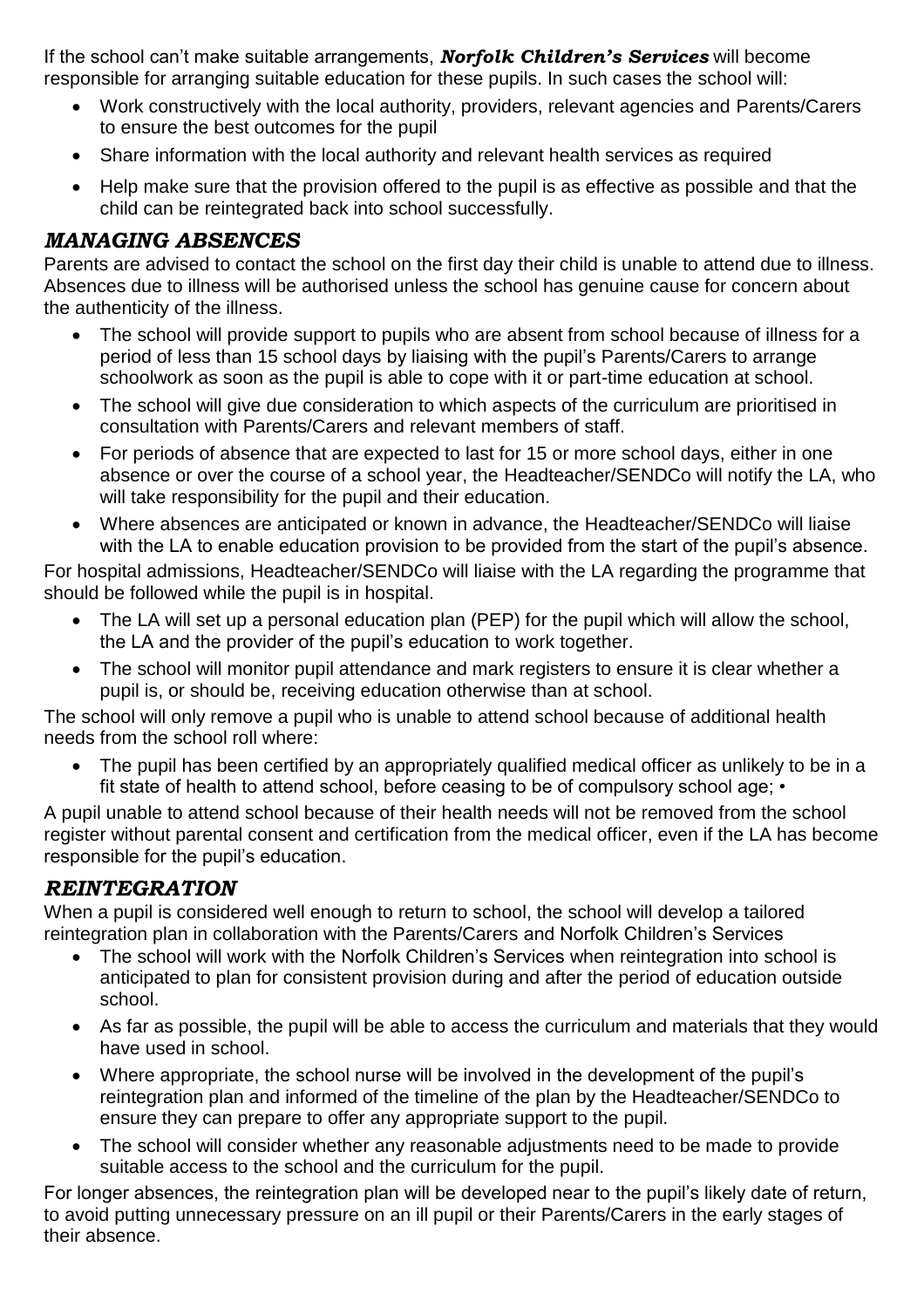The school is aware that some pupils will need gradual reintegration over a long period of time and will always consult with the Parents/Carers and staff about concerns, medical issues, timing and the preferred pace of return.

The reintegration plan will include:

- The date for planned reintegration, once known.
- Details of regular meetings to discuss reintegration.
- Details of the named member of staff who has responsibility for the pupil.
- Clearly stated responsibilities and the rights of all those involved.
- Details of social contacts, including the involvement of peers and mentors during the transition period.
- A programme of small goals leading up to reintegration.

The school will ensure a welcoming environment is developed and encourage pupils and staff to be positive and proactive during the reintegration period.

# *SUPPORT FOR PUPILS*

Where a pupil has a complex or long-term health issue, the school will discuss the pupil's needs and how these may be best met with the LA, relevant medical professionals, Parents/Carers and, where appropriate, the pupil. The LA expects the school to support pupils with health needs to attend fulltime education wherever possible, or for the school to make reasonable adjustments to pupils' programmes of study where medical evidence supports the need for those adjustments.

The school will make reasonable adjustments under pupils' individual healthcare plans (IHCPs), in accordance with the *Supporting Pupils with Medical Conditions Policy*. Pupils admitted to hospital will receive education as determined appropriate by the medical professionals and hospital tuition team at the hospital concerned. During a period of absence, the school will work with the provider of the pupil's education to establish and maintain regular communication and effective outcomes. Where there are safeguarding concerns around the pupil's welfare the school will ensure regular contact with the pupil through either telephone or email contact.

Thurlton Primary School understands that where a pupil is educated using alternative provision, that in line with Keeping Children Safe in Education (KCSiE), it is the school's responsibility to establish that the provider has undertaken the necessary safeguarding requirements to keep children safe. Whilst a pupil is away from school, the school will work with the LA to ensure the pupil can successfully remain in touch with their school by using the following methods. This might include email contact, invitations to school events or newsletters. Where appropriate, the school will provide the pupil's education provider with relevant information, curriculum materials and resources.

To help ensure a pupil with additional health needs is able to attend school following an extended period of absence, the following adaptations will be considered:

- A personalised or part-time timetable, drafted in consultation with the Headteacher/SENDCo.
- Access to additional support in school.
- Online access to the curriculum from home.
- Movement of lessons to more accessible rooms where possible.
- Places to rest at school.

## *INFORMATION SHARING*

It is essential that all information about pupils with health needs is kept up-to-date. To protect confidentiality, all information-sharing techniques, e.g. staff briefings will be agreed with the Parent/Carer in advance of their return. All staff will be provided with access to relevant information, including high-risk health needs, first aiders and emergency procedures, via the staff meetings or similar communication systems on a need to know basis. Parents/Carers will be made aware of their own rights and responsibilities regarding confidentiality and information sharing.

- To help achieve this, the school will:
- Ensure this policy and other relevant policies are easily available and accessible.
- Ask Parents/Carers to sign a consent form which clearly details the organisations and individuals that their child's health information will be shared with and which methods of